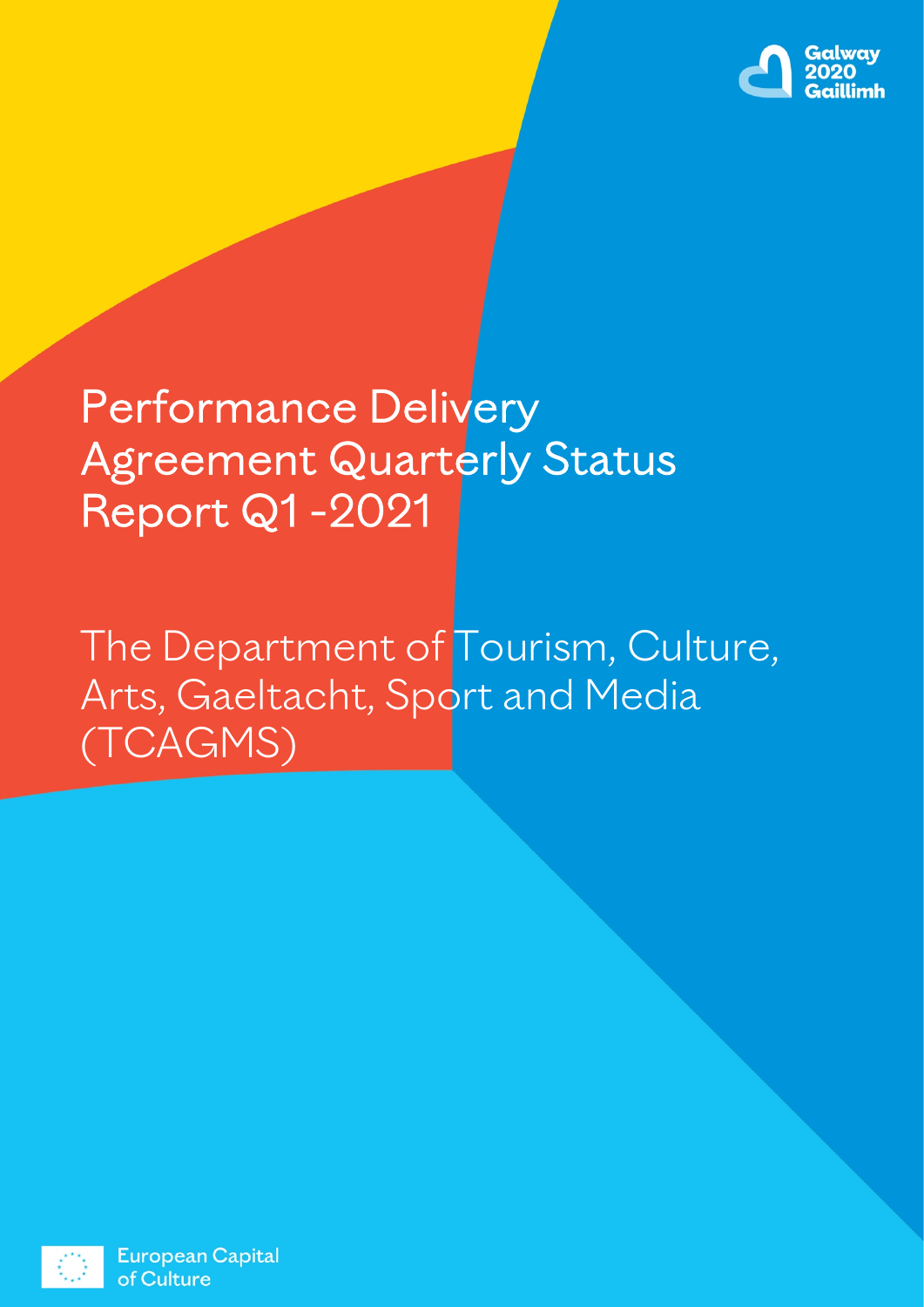

# Quarterly Status Report

# Performance Delivery Agreement

# Between

# The Department of Tourism, Culture, Arts, Gaeltacht, Sport and Media (TCAGMS)

and

# Galway Cultural Development and Activity Company Limited by Guarantee T/A Galway 2020

# **Introduction**

Galway 2020 has undertaken to hold a quarterly reporting meeting with all public funders and a separate bi-lateral meeting with the Department (TCAGMS) on progress against milestones under the Performance Delivery Agreement signed on 6 November 2018.

This report includes progress on meeting agreed milestones under the key performance indicators outlined in the Agreement and includes the following sections:

- Overview of progress on delivery of the programme;
- Updates on governance arrangements, risk management and staffing;
- Progress on the corporate partnership programme; and
- Progress on the monitoring and evaluation, and legacy programmes.

This report is accompanied by an Independent Accountant's report confirming that best financial practice has been applied in respect of the expenditure for public funds being drawn down under this agreement.

# Cultural Programme Update

Following a formal submission by Galway 2020 in May 2020 a re-imagined cultural programme was approved by Minister Catherine Martin in July 2020, providing an extension in time, through to March 2021 for 27 projects under the cultural programme.

A further extension was later approved through to April 30, 2021 to align with the prolongation to the European Capital of Culture 2020 granted by the EU Commission.

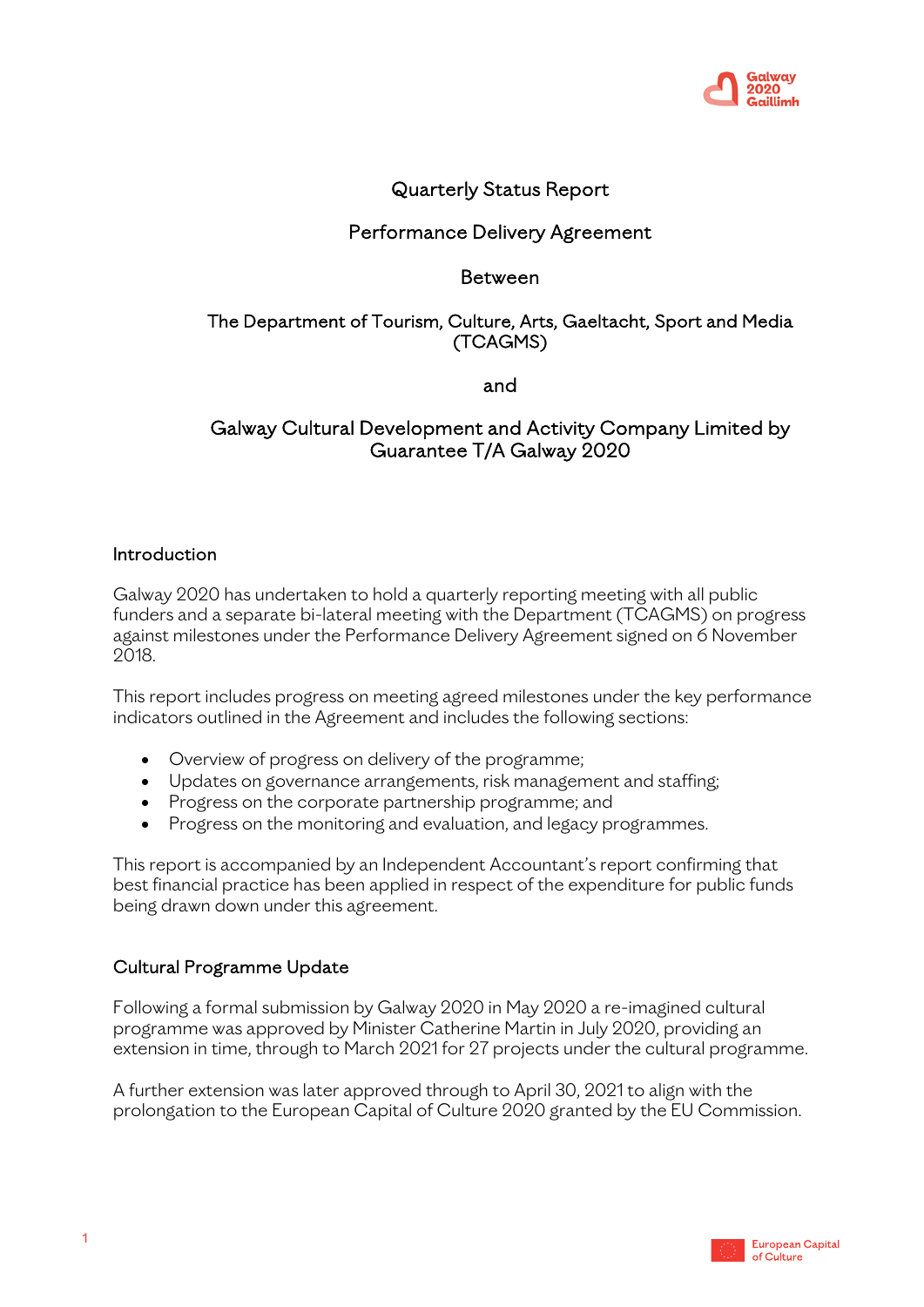

# Cultural Programme Events Q1 2021

Galway 2020 continues to work closely with all key stakeholders on the delivery of our programme of events within the safe parameters of the public health guidelines and government restrictions.

The following events took place in Q1 of 2021,

#### 1. Gilgamesh by Macnas, via Macnas.com

Master storytellers Macnas brought a dramatic new interpretation of the world's oldest story to Galway – the legend of Gilgamesh. The extraordinary adventures of Gilgamesh will unfold across city, county and online and sees Macnas elevate its signature style and challenge the boundaries and possibilities of traditional theatre and storytelling, outdoors and indoors and at Macnas.com.

#### 2. To the Island written by Patricia Forde.

The children's book "To the Island" was launched. An enchanting story written by Galway's Trish Forde, beautifully illustrated by Nicola Bernardelli and published by Little Island. A story about a little girl who visits the strange and mythical island of Hy Brasil, off the west coast of Ireland, but then follows her heart home to Galway. The books continue to be distributed to primary schools across the county and city via the mobile library service.

#### 3. Scéalaíocht…Storia….Contes

Galway 2020 in association with Galway Public Libraries, Storytellers of Ireland and FEST (Federation of European Storytellers) celebrated World Storytelling Day on 20th March with an online programme of storytelling, music and discussion featuring Irish and European storytellers, see Scéalaíocht…Storia…Contes.

#### 4. International Day Against Racism

Galway 2020 marked International Day Against Racism on March 21, with a series of collaborations with local and national organisations including a panel discussion on national radio, exhibition with Wave Makers, short film project with local community group, a music project and a school's programme. See, Galway 2020 Marks International Day Against Racism.

# 5. Symphonic Waves, RTE St. Patricks Day

#### Television March 17, 2021

Two youth orchestras based in Galway, Symphonic Waves, a Galway 2020 project and Galway Traditional Orchestra, recently united for a very special collaborative performance which will be broadcast on St Patrick's Night (March 17, 2021) on RTÉ One television, as part of A St. Patrick's Festival Celebration. The orchestras' performance is one of a select few, chosen by the national St. Patrick's Festival, which was included in a celebratory broadcast for the prime time tv slot.

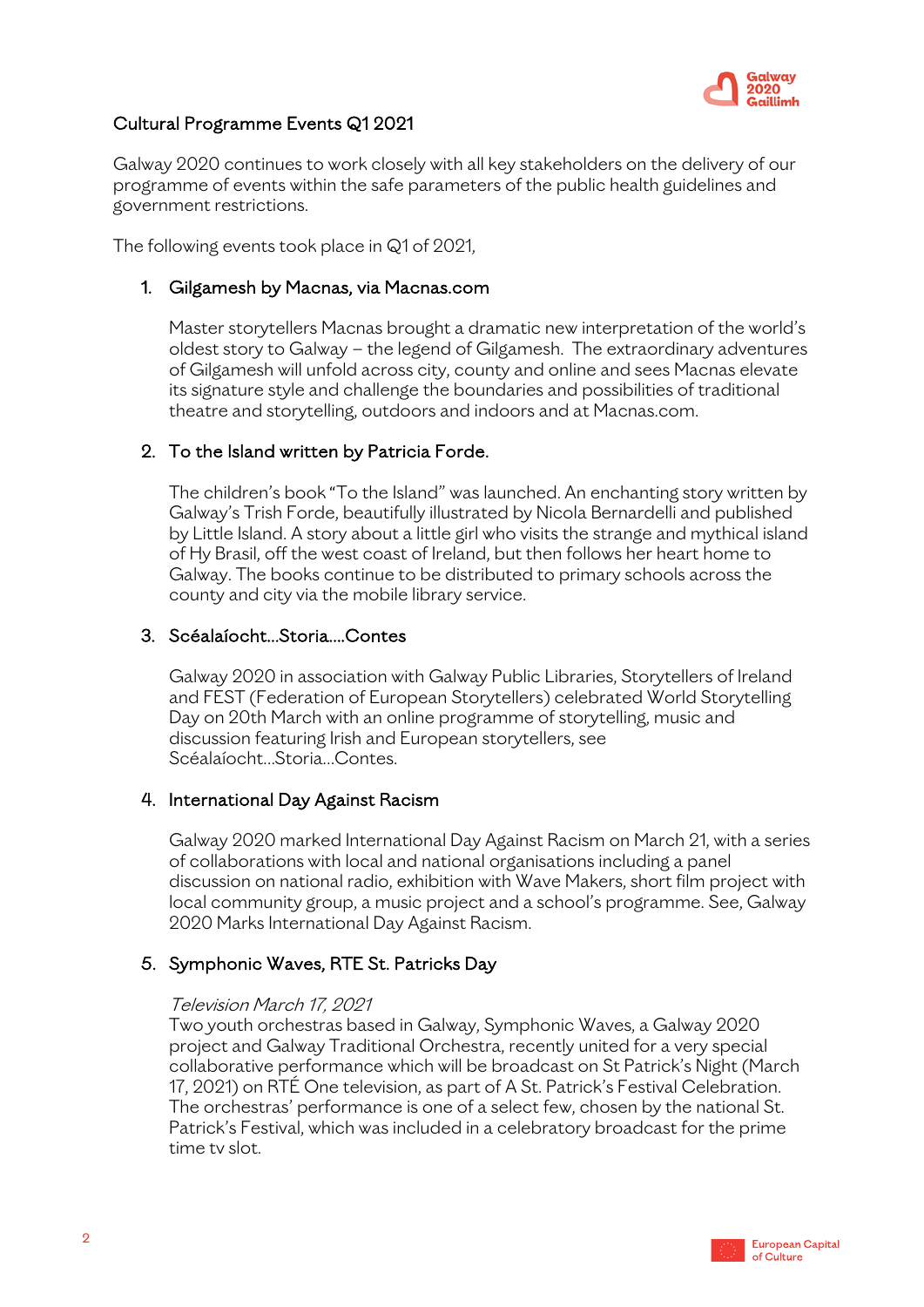

# 6. Monument, Galway City Museum

#### Online August 2020 to April 2021

Monument is a multidisciplinary exhibition representing archaeology, architecture, craft and design, cultural landscapes, tangible and intangible heritage, construction, sustainability and the social history associated with the monuments on the islands. The exhibition features never-before-seen material from the 1990s archaeological excavations at Dún Aonghasa as well as specially commissioned craft pieces by some of Ireland's most respected makers. The Exhibition opened in August and will run until April 2021.

#### 7. CELLISSIMO – a cello festival reawakens - Music for Galway

#### Online March 25th to 31st 2021

True to its original vision, CELLISSIMO celebrates the cello, one of the world's most beloved and versatile instruments; Music for Galway re-imagined the festival in order to deliver breath-taking music and the sensations of the West of Ireland to people's homes.

#### 8. Abendmusik: Over the Alps - Music for Galway

#### Online Sunday February 14, 2021

Number 3 in the series, Over the Alps in association with Resurgam.

# 9. Abendmusik: The Way of Sorrow - Music for Galway

#### Online April 02 – 04, 2021

Arvo Pärt, Passio. Pärt's setting of the St. John Passion is perhaps one of the bestknown choral works of the late twentieth-century. The gospel narrative speaks with direct intimacy, through a small piquantly-voiced instrumental and vocal ensemble and rigorous patterning of simple ideas. Despite the economical means, the work has a breath-taking nobility equal to its subject matter, and offers us a chance to follow the via dolorosa in a new and powerfully immediate way.

#### 10. TULCA-Unselfing Programme, TULCA Festival of Visual Arts

Online & in-person November 14, 2020 – January 09, 2021 THREADS by Galway based artist Austin Ivers is a new body of work presented at The Dock Leitrim curated by Sarah Searson. The exhibition consisting of 'The World at War', is a new multi-screen video work, photography and installed objects, with a programme of screenings, readings and a publication to document these events. Ivers is an artist working in a variety of media, including, video, photography and installation. The exhibition took place online and in person from 14 November 2020 – 9 January 2021. The exhibition opened to the public on Dec 1.

#### 11. Nothing to Look Forward to But the Past curated by Gregory McCartney

Online from December 01, 2020 – April 30, 2021

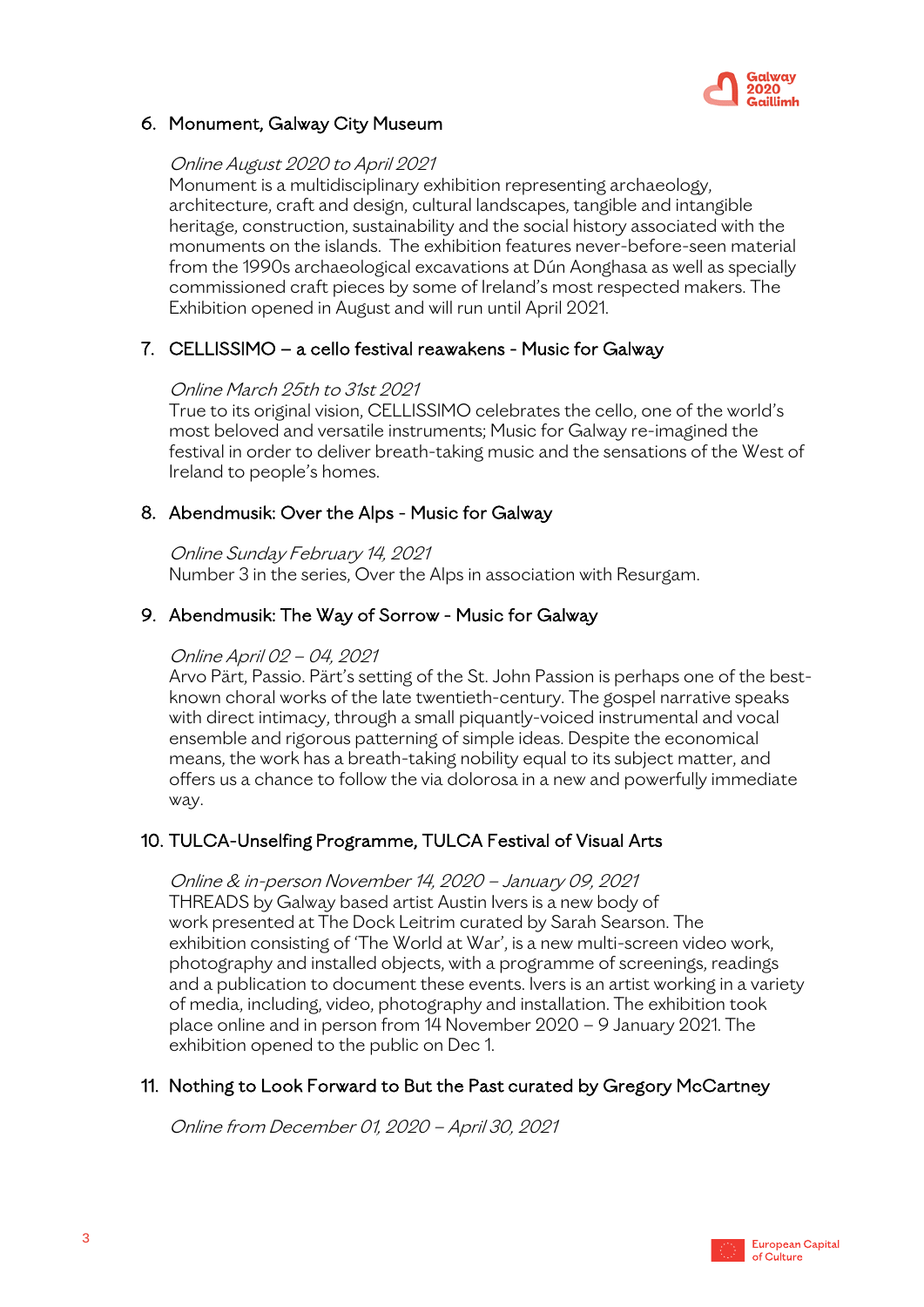

This online exhibition and print publication consider the journey of humanity as a species and explores an imagined evolutionary path that mixes the animal and human to produce something potentially unknown and new.

#### 12. Hope It Rains | Soineann nó Doineann Drowned Galway

#### In-Person from October 2020 – March 31, 2021

City walls became backdrops for photo montages by artists Joe Lee. Set against familiar Galway views, they feature designs by Irish and Palestinian artists, Sohail Salem, Emily Ní Bhroin, Deirdre Kennedy, Jeni Roddy and Arran Murphy.

The art works are located

- Atlantiquaria Salthill x2
- Church Lane
- Quay St
- Fisheries Field
- Galway 2020 Wave Maker Volunteer Hub x2

Artistic director Ríonach Ní Néill in October and December 2002 hosted several socially distanced guided tours of the Drowned Galway photomontages. The tours addresses the impact of sea-level rising in Galway, and gives an insight into the artists' processes.

#### 13. Hope It Rains | Weather Modulator

#### In-person Dec 12 – March 31

Weather Modulator is a renewable energy-powered kinetic public art sculpture by Belfast artist Paddy Bloomer. Sited on the Goal River opposite Galway Cathedral, the sculpture is a weather modification station built on two crannógs perched above the water-line. Education Tour - 12 Dec, guided tour with local schools.

#### 14. Turas Chonamara, Faoi Rún

#### Online & in-person Dec 12 – March 31

Faoi Rún is a series of site-specific artworks set on the Ros Muc peninsula tracing the interplay between landscape, climate and culture. Inis Mór artist Seán Ó Flaithearta's Drowned Sky portraits pay homage to Ros Muc personages. Composed of bog and weather, it echoes the patterns of seasonal turloughs, referencing the ingenuity of traditional ways of working within and with the natural landscape.

#### 15. Turas Ghaeltacht Chonamara

#### Online Dec 12 – March 31

Turas Chonamara is a digital and audio map documenting the rich Irish language music, oral and literary culture of the Conamara Gaeltacht, and its unique sense of place. Created through a large-scale community mapping project, with contributors from Carna to Cois Fharraige. You are invited to download the map – listen to local voices sharing hidden treasures, and discover places through the stories, songs and music. The map is in Irish, the language of the Gaeltacht community, with French and English translations.

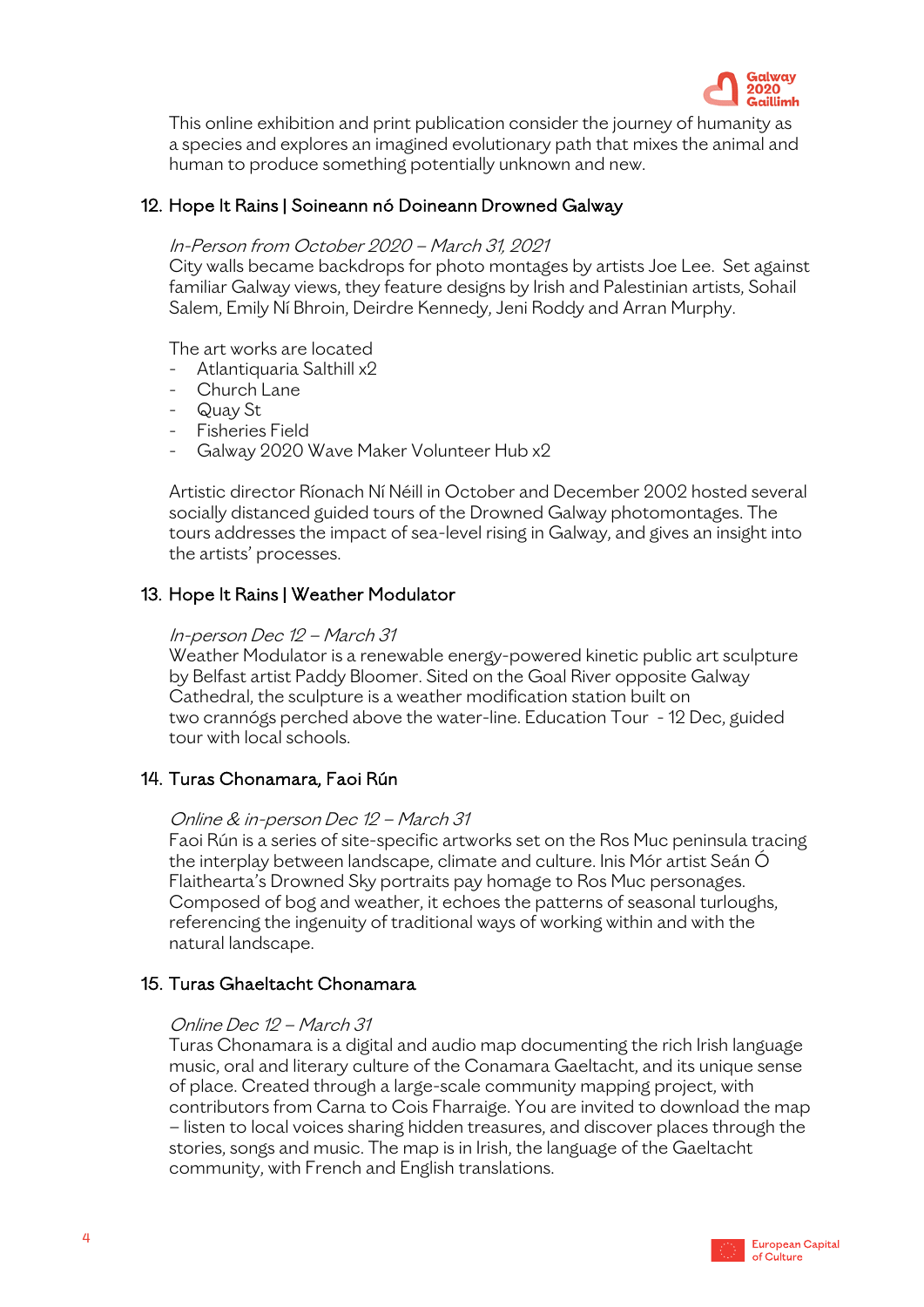

# 16. Deepest Shade of Green - POST

#### In-person December 09 – April 30 2021

POST\_ by Deirdre O'Mahony as part of The Deepest Shade of Green, an Arts and Health programme. POST\_ is a newly commissioned audio-based artwork by acclaimed Irish artist Deirdre O'Mahony designed to allow hospital patients, staff, and the wider public to imaginatively visit familiar parts of the West of Ireland. Unfolding a portrait of aspects of rural life, it explores the healing power of being in nature and the connection between place and practice.

Combining a scripted voiceover and ambient recordings made in regions served by Saolta University Health Care Group, POST\_ is an audio artwork and photography exhibition presented as an immersive journey through the social, cultural, and natural sounds of a year's passing. Interweaving evocative sounds of a place shaped by wind and sea, with sounds from the home, farm, mart, and match, the artwork draws attention to the relationships between people, animals, the land and the sea. Its seven 'chapters' are inspired by objects found in a former post office which the artist re-opened as a public art project in County Clare. These take listeners from the rural post office, through the Western landscapes of coast, bog, and mountain, to the peaceful environs of the Holy Well.

Audio artwork will be available online at saoltaarts.com from 9 November 2020 accompanied by an exhibition of photographs across Saolta's seven hospitals, documenting the artist's process (access subject to hospital restrictions).

# 17. THE STINGING FLY – GALWAY 2020 ISSUE

#### Online between November 2020 and February 2021

The Stinging Fly is celebrating Galway's designation as a 2020 European Capital of Culture with a special issue that will explore, among other things, Galway's identity as an Irish and European city. With a line-up of over 40 Galway contributors that includes Galway natives tackling notions of home, and writers from further afield inspired by the pull of city and county, the issue reflects on the mundane and the mystical, the self and society, what connects us, and what flings us apart: all human life, as one will happily find streets of Galway on any given day.

The issue was published in November 2020, with additional stories to be published on The Stinging Fly website between November 2020 and February 2021.The Stinging Fly will also host a series of online talks and readings during that time to coincide with the publication of the issue.

The issue is on sale in bookshops around Ireland including Dubray, Kenny's and Charlie Byrne's in Galway. It will also be for sale on The Stinging Fly website www.stingingfly.org

Guest Editor: Lisa McInerney Guest Poetry Editor: Elaine Feeney

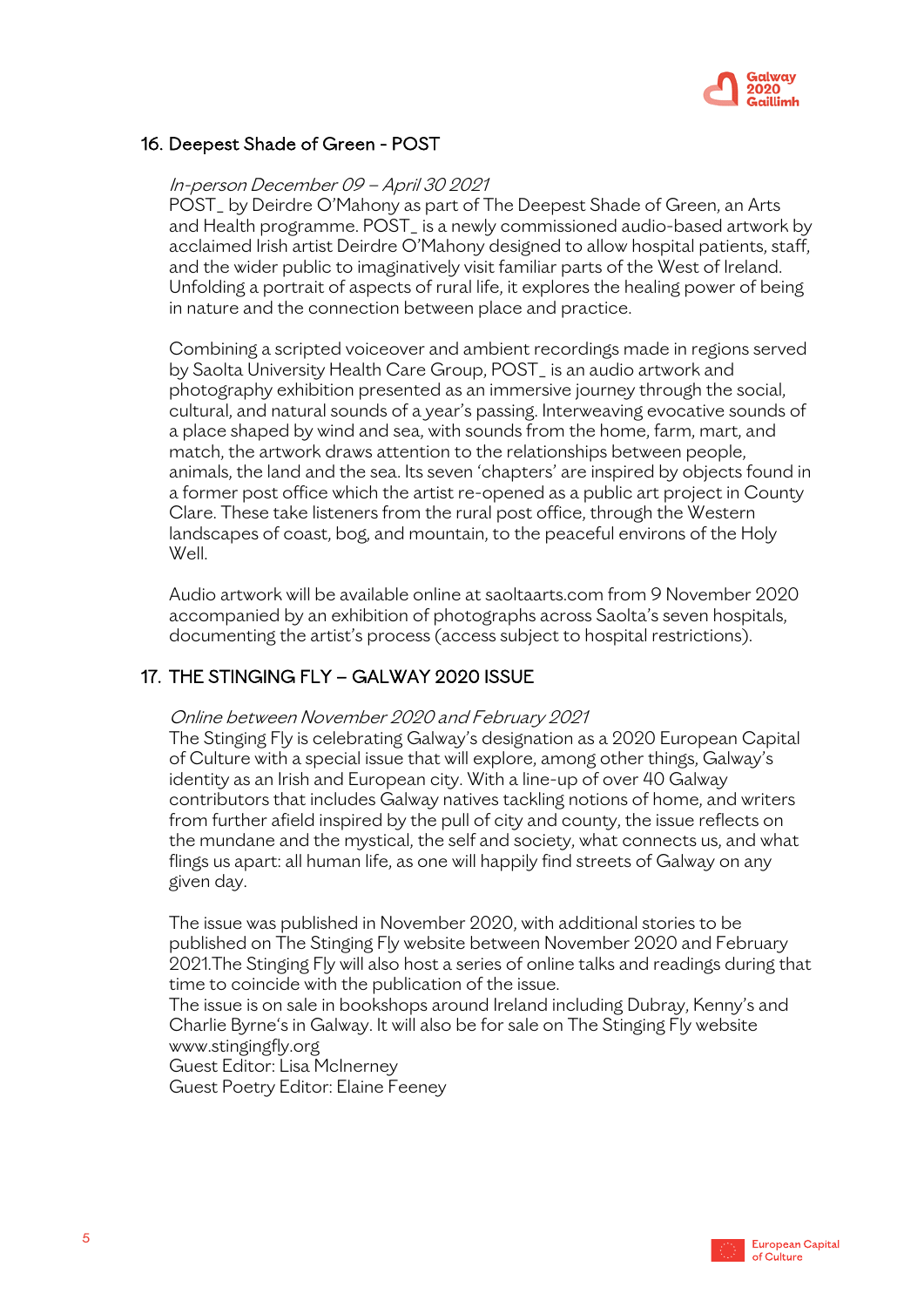

# 18. Sea Tamagotchi

#### Television & online

Foclóir Farraige is a linguistic art project celebrating endangered maritime words and placenames in the coastal regions of Galway, Mayo, Sligo and Donegal.

Irish writer and television programme maker Manchán Magan roams the searoads and coastal trails of the Atlantic coast in the company of local folklorists, fishermen and linguists, seeking and collecting forgotten placenames and words, gathered into individual sound files and finally dispersed among the public online and in print.

In the tradition of the tamagotchi (a handheld digital pet), you are invited to keep these words alive, nurturing them in the routine of their daily lives. The project saw the publication of words via social media, a series of podcasts, website and a beautiful publication

# 19. Livefeed

#### Online through to April 30, 2021

Livefeed continued to engage directly with young musicians across the city and county through a series of weekly online gigs every Friday night and also a special series of prerecorded performances which are being premiered across the month of April, see Livefeed.com

# 20.EYE on the Edge

Online April 23 to 25, 2021

EYE on the Edge is a youth festival and is a partnership between Galway 2020 and the European Parliament. In January the project decided to go fully online and during February and March the project was developed with a team of young people and the EYE on the Edge online festival will be presented from 23rd to 25th April, see EYE on the Edge.

# 21. Schools Programme

Galway 2020 remains committed to working with schools. We are working closely with the PDST (Professional Development Service for Teachers), GRETB (Galway and Roscommon Education and Training Board) and individual schools on the delivery of our schools' programme. Given the restrictions in schools, in line with the re-opening, many of our projects have been revised.

The following are the confirmed schools' projects;

# a. Create Dangerously- TULCA Education Programme

#### 1 February – 30 April 2021

Create Dangerously is a new arts education programme designed for school groups and teachers. TULCA has commissioned three Irish artists to create new artworks for the project. Editions of these works will become permanent parts of the Create Dangerously programme which opens to schools nationally after its pilot in Spring 2021.

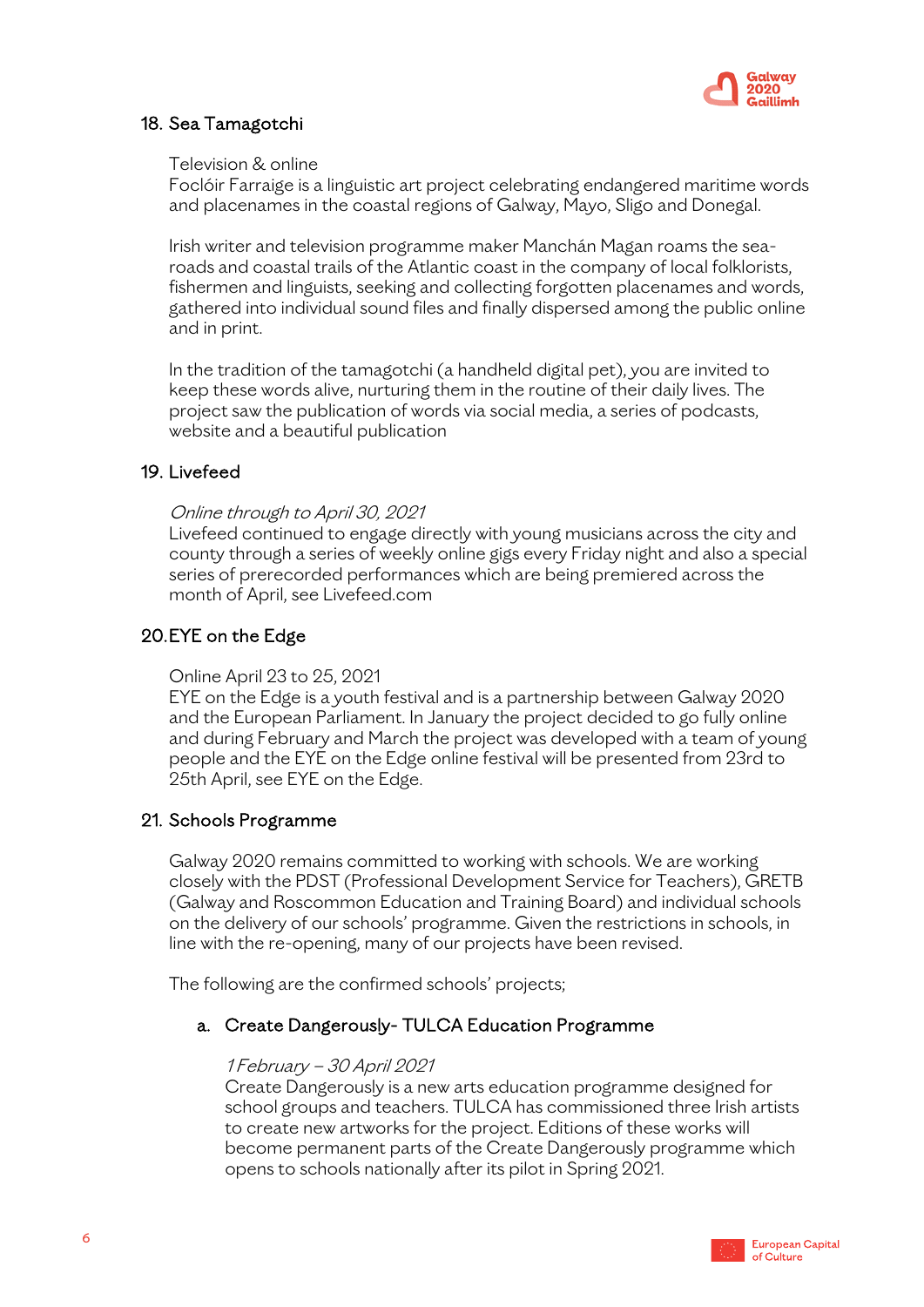

# b. DruidGregory- Primary Level (Lady Gregory Focus)

Druid have developed an education programme for the first time. The resources created as part of the below will be uploaded to a new Education Page on druid.ie and available there for free download.

The primary school's resources include;

- o 6 x single-page Activity Sheets about Lady Gregory will be created for 3 distinct levels (Junior, Intermediate, Senior). These will have some fun exercises such as crosswords, word-searches etc. plus an opportunity for further engagement by submitting some creative writing responses.
- o 2 x Videos aimed at Primary Schools:
	- Who is Lady Gregory?
	- Actors from the DruidGregory company reading out some of the responses submitted as part of the further engagement exercises
- o A bespoke Lady Gregory bookmark sent out to all primary school children in Galway
- o Teacher Resource Pack

Druid-Secondary Level (Tom Murphy Focus)

- o 3 x secondary school performances of On the Outside booked in (Kinvara, Glenamaddy, Tuam) and a possible further 3 with discussion ongoing. These performances included post-show discussion with key members of the acting company.
- o Education Pack aimed at TY-level about the play and the cultural context.

#### c. Virtually Here

Teacher training from the Immersive Classroom Project in partnership with the PDST and Galway2020, this programme will now deliver an online teacher training module in the world of AR and VR. Two artists JoJo Hynes and Jennifer Cunningham will pilot the work in 6 primary schools in partnership with CISCO Systems and the PDST.

#### d. To the Island

In partnership with the Mobile Library Service, To the Island will be gifted to every child starting school in Galway throughout the year. Galway 2020 have commissioned artist Anna Mullarkey to create music to accompany the book and both Anna and Patricia Forde, author of the book, will tour to a number of schools via the library service for readings and performances.

# e. Symphonic Schools

Symphonic Waves will continue the Symphonic Schools project in both Tuam and Ballinasloe with a focus on brass and woodwind.

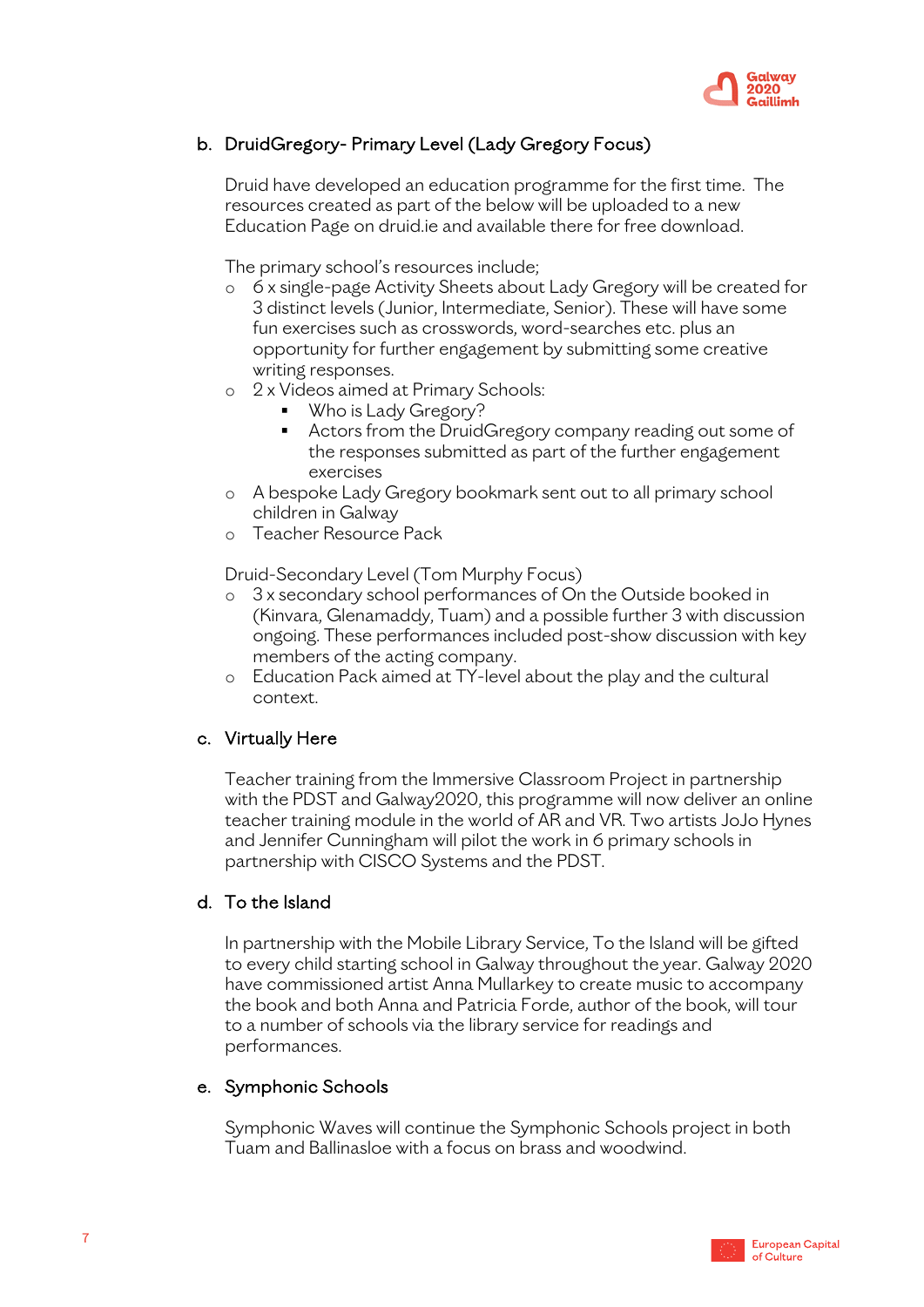

# f. Monument-Schools

Galway City Museum developed a school's programme as part of Monument, this includes;

- o School to attend the exhibition
- o Teachers' Resource Pack
- o Touring Exhibition to Schools in the City

#### 22. Small Towns Big Ideas

Between January and March 2021 six Small Towns Big Ideas projects completed delivery on their programme of work. With the remaining Small Towns Big Ideas projects continuing with their development during the period between January to March with the large majority of projects due to deliver in full throughout April.

Completed Small Towns Big Ideas projects include:

#### a. Zones of Transit

An audio-visual exhibition about Ballinasloe and its hinterland by two local artists. Released online in January, see Zones of Transit.

#### b. Giant Steps

A documentary film telling the story of 9 pupils from Scoil Bhríde Primary School in Shantalla and how they navigated lockdown on top of their final year in primary school. Released online in February, see Giant Steps.

#### c. Shot By The Sea

An online edition of film festival, Shot By The Sea's special screening took place on 25th February, see Shot By The Sea.

#### d. Clay Journeys

Clay Journeys draws together the explorations of nine community projects facilitated by Galway artist collective Clay Galway. Online exhibition of the projects work released in March, see Clay Journeys.

#### e. Faoin Spéir

Faoin Spéir presented an online panel discussion and film screening on our relationship with migratory birds and the role local communities can play in supporting local populations. Screened in March, see Faoin Spéir.

#### f. Ten Ten Twenty

A webinar on alternative and sustainable farming systems and rural livelihoods hosted by comedian and activist Breda Larkin. Held in March, see Ten Ten Twenty.

#### 23. Regional Programme

In addition to the Galway 2020 cultural programme and through partnership with Public Bodies Insurances (IPB) and Galway City Council, Galway 2020 introduced the Participation Grant scheme. Providing an opportunity for local authorities to be affiliated with the Galway 2020 cultural programme and artists through the engagement of local artists in the development of new events in their areas.

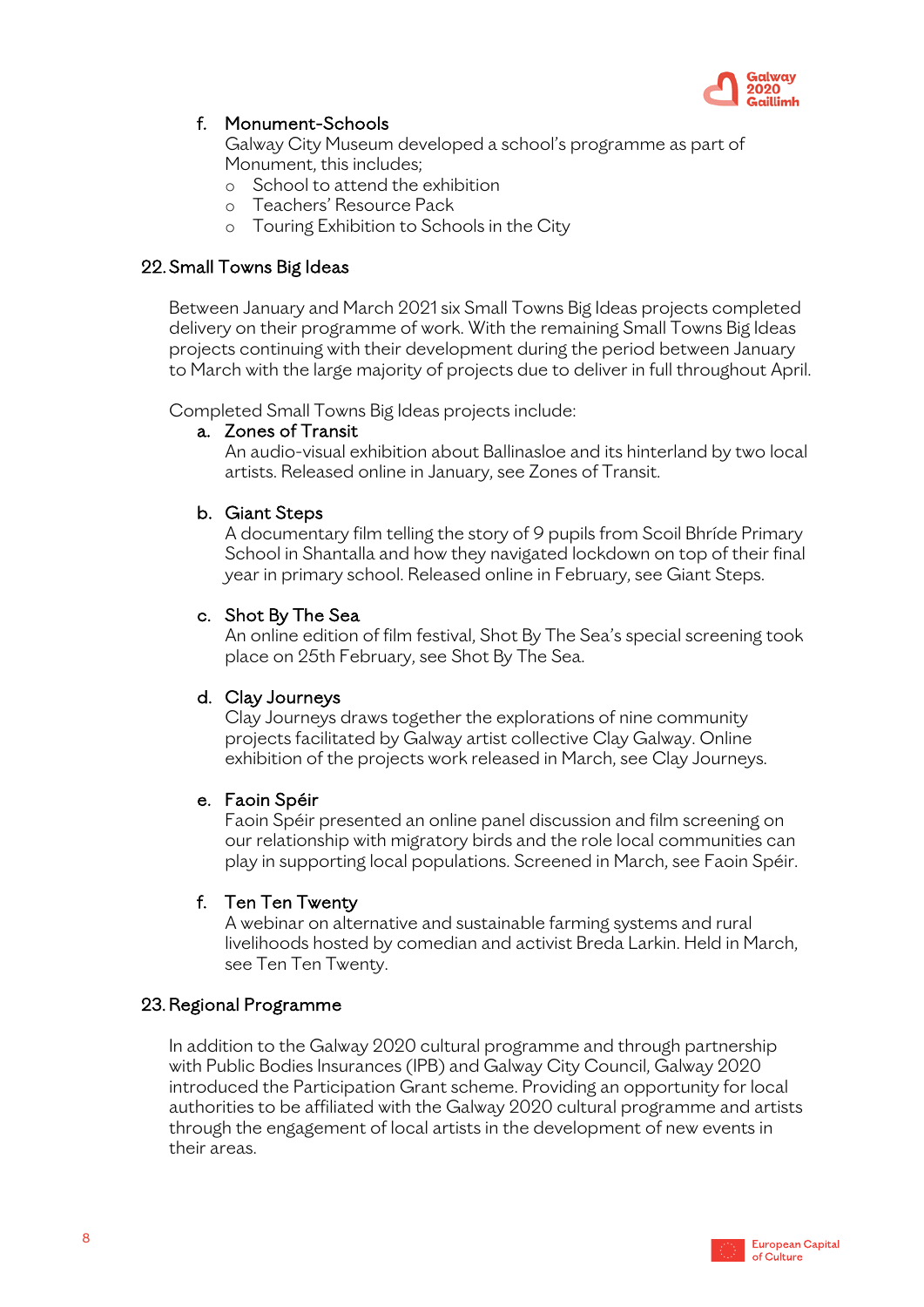

Many of the regional projects are partnered with artists or projects from the Galway 2020 programme. This has been a wonderful collaboration between the local authorities' arts services and wider teams. The programme is facilitated through Galway City Council in partnership with Galway 2020. Many of these projects have now been revised and will move online. There are now 9 regional projects confirmed in partnership with the following local authorities;

- o Clare County Council
- o Roscommon County Council
- o Cork County Council
- o Offaly County Council
- o Tipperary County Council
- o Waterford County Council
- o Dublin City Council
- o Limerick City Council

Projects delivered throughout this quarter include;

# a. CAHOOTS: THE SPACE BETWEEN-Cork

#### December 18, 2020 – February 28, 2021

A digital exhibition of the work of the members of Sample-Studios, A4 Sounds and Engage Art Studios. Curated by Guest Artist Curator Nicola Anthony.

# b. The Shoes of Edenderry-Offaly

#### March 19 – 21, 2021

Creative Edenderry is a grassroots arts community organisation with the aim of promoting creative activity in Edenderry. The group was established in April 2019, with the aid and guidance of the Arts Office of Offaly County Council and Voluntary Arts Ireland a series of open conversations took place that enabled local people to explore the cultural needs of the area and the aspirations of its creative communities. Through this collaborative process, Edenderry emerged as a place with a rich resource of creative, imaginative and motivated people with a desire to highlight and encourage a participatory and engaging cultural life.

#### c. Cootehall Barracks - John McGahern Early Years

#### April 09-30, 2021

Visit the Day Room in the Barracks, immortalised in his work, view items from his writings such as an old fishing rod, an old oar from the tar boat, a sacred heart lamp, framed photos and much more. View selected books alongside large format visuals and audio extracts from each book.

#### d. Coming Full Circle-Clare

#### April 26 – 30, 2021

The Burren College of Art students and staff in collaboration with Galway 2020 European Capital of Culture, Clare Arts Office and Creative Ireland restored the circle during a performative event filmed on location in February 2021.

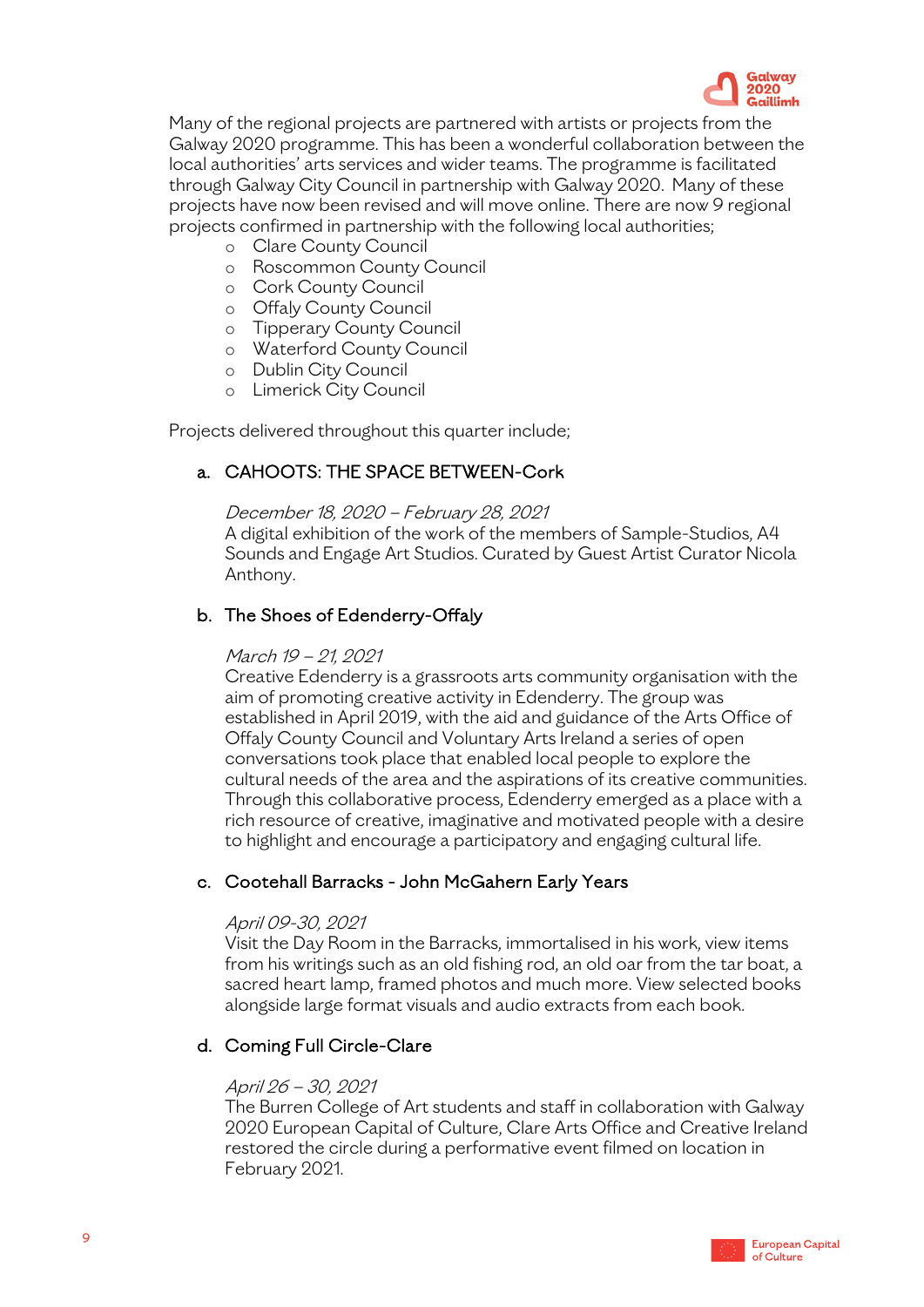

# e. Murals for Communities Galway 2020 Edition-Waterford

#### May 2021

For Galway 2020, Waterford City and County Council partners with The Walls Project to explore and capture the potential of mural arts as a tool for community engagement.

# f. Wires Crossed - Tipperary

Wires Crossed Tipperary offers the amazing opportunity for individuals and groups to experience the positive impacts of taking part in an exciting Funambulism / Wire Walking community programme.

#### End of Project Evaluations

These are in-depth reviews of the projects and include statics on all aspects of the project. Copies of the completed evaluations are available on request.

#### International Relations

International Relations continue to be important and there is a strong European dimension embedded in many projects across the programme and across the wider project. Throughout the lockdown period Galway 2020 has continued to engage and work closely with the international embassies and cultural institution based in Ireland, including British Council, Embassy of France in Ireland, Institut Francais, Event Scotland, The Finnish Institute and the Goethe-Institut to explore future coprogramming and collaborations opportunities in light of restricted artist mobility and other challenges brought about due to COVID-19. 

We are particularly keen to ensure progression pathways for our artists and cultural partners post COVID 19 and have started conversations with other bidding cities and future European Capitals of Culture.

#### 1. European Capital of Culture Family

- ECoC 2026 Candidate Hlohovec Relationship with STBI programme
	- Kaunas 2022

Together with TULCA Galway 2020 is delighted to announce a residency partnership with Kaunas 2022.

#### 2. EU-Japan Fest

The next call for funding is now available and has been disseminated to partners. EU Japan fest will continue to fund Galway 2020 projects throughout 2021. We are currently working with partners to encourage applications for 2021

#### 3. The French Embassy

Work commenced with the Institute Francais to host the Night of Ideas in February 2021 at Palas. This will be an online event Together with TULCA Galway 2020 are programming 3 French Artists next year as part of the Galway 2020 Unselfing /TULCA programme. This is being funded by the Institue Francais

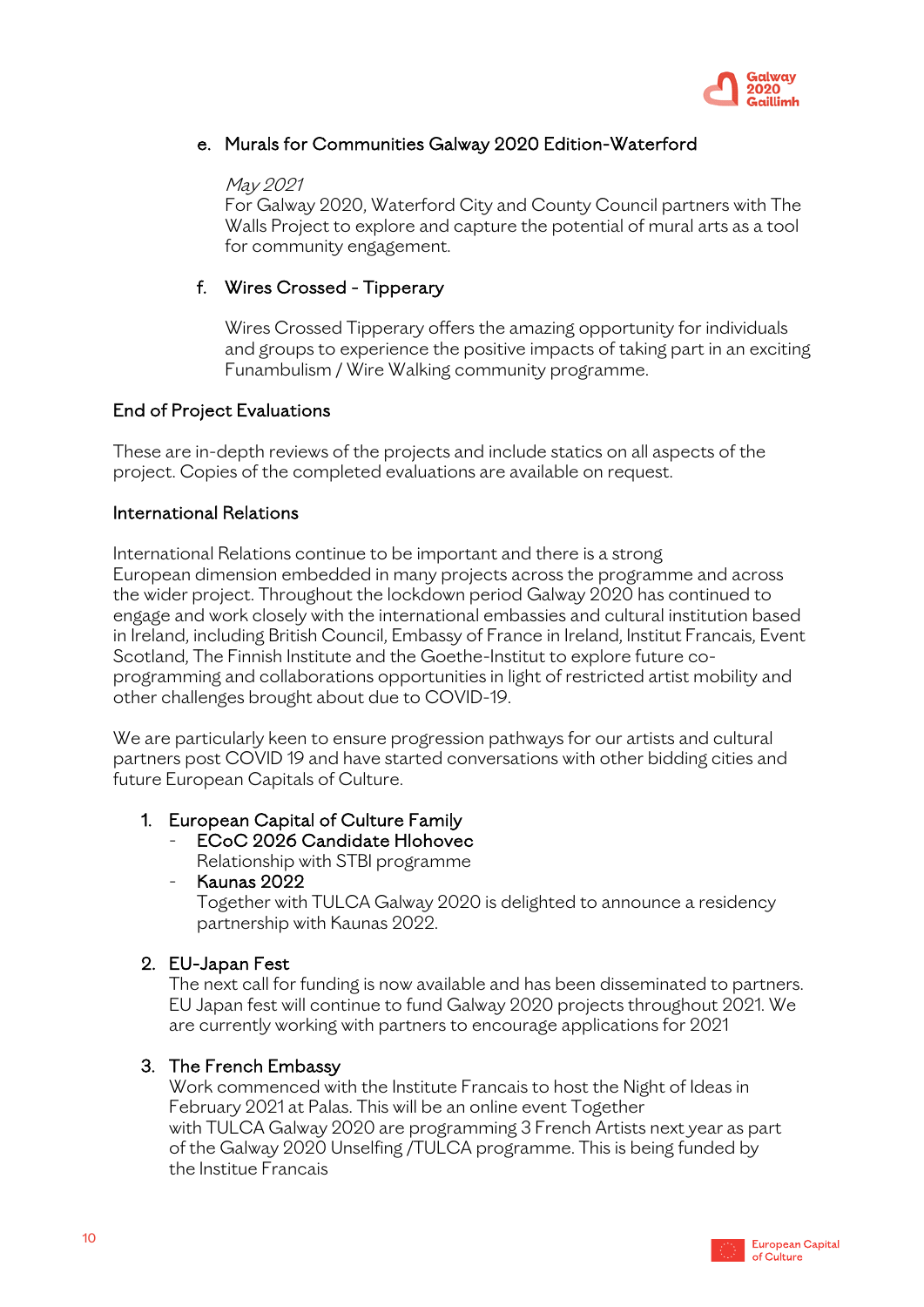

#### Wave Makers Volunteer Programme

There are currently 355 Wavemakers from 45 nationalities who have confirmed they wish to continue volunteering with Galway 2020 and 57 who have asked to be kept on hold.

The Wave Makers have continued to support the community and Galway 2020 cultural partners throughout the pandemic while operating within public health guidelines and government restrictions. During to Level 5 restrictions in-person volunteer activities have been limited, however, the Wave Makers have developed and delivered the following projects to maintain engagement and build morale across the community.

#### 1. Cooking Around the World with the Wave Makers

13 Wave Makers shared a dish with a full recipe across 13 weeks and the recipe and their pictures was shared though all Galway 2020 social media channels for the public. This project celebrated the diversity of our volunteer programme and skills sharing.

#### 2. My 5K Perspectives

30 Wave Makers took part in a photo project guided by Galway-based photographer Avi Ratnayake. The aim of the project was to capture the environment available to us within the 5Km limit, a restricted space yet one that can harness creativity. All the Wave Makers submitted 3 pictures each and titled them. This was followed by a selection of the winner and a small online awards workshop with the photographer. The next step is to exhibit the pictures in public. We are planning to firstly do this digitally thanks to a slideshow prepared by one of the digital Wave Makers, and afterwards with a physical exhibition sometime in May.

#### 3. Jerusalema Dance Challenge

A group of Wave Makers from the city and county took part in the viral Jerusalema challenge. Choreography workshops were offered via zoom by one of the Wave Makers and the dance was filmed at different Galway sites by another Wave Maker in groups of 2, following guidelines, and was then edited together and shared on social media challenges. This project helped the Wave Makers to connect and show the public their continuous enthusiasm.

#### 4. International Day Against Racism

Galway 2020 got involved with a number of activities around International Day Against Racism, celebrated on March 21. The Wave Makers got involved by creating a video where 8 Wave Makers recited extracts from the famous poem by Maya Angelou 'Still I Rise' delivering a powerful message. While commissioning a Wave Maker, who is also an artist, to create an art installation on the theme of racism which is on display on the window of the Wave Makers Hub surrounded by messages by other Wave Makers. Also a bespoke workshop on understanding racism and allyship was provided for the Wave Makers by Galway One World Centre.

#### 5. St. Nicholas Saturday Market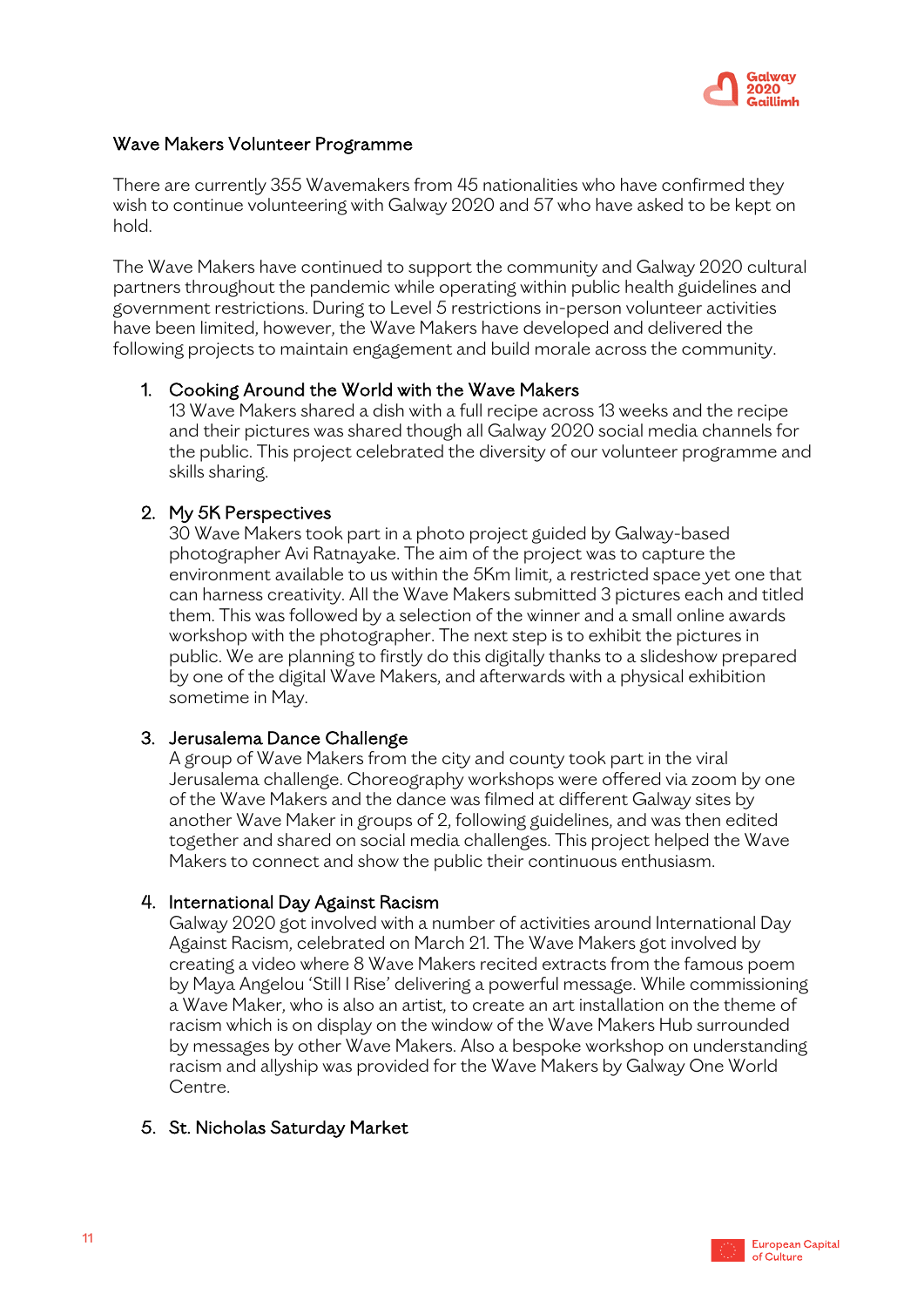

Wave Makers continue to support to the community, including providing crowd management and assistance managing the COVID system at the very popular Saturday Market in the heart of Galway City.

Activities for April include:

- Cellissimo with Music for Galway, where Wave Makers assist the organisers as tech-volunteers supporting the live-streaming of events.
- Wave Makers Podcast: currently being produced, this special podcast will be broadcasted on April 28, 29 and 30 on all main platforms. Each episode will explore the Galway 2020 themes of Language, Landscape and Migration through the eyes of the Wave Makers.
- Galway Community Circus: as part of Wires Crossed and the launch of the Irish Centre of Funanbulism. Wave Makers will assist the cultural partner in a Community Art and Painting design project.

#### Audience Development

Audience development continues to be an ongoing process since 2019. Galway 2020 continue to support cultural partners to expand and grow their audience numbers both nationally and internationally.

As a result of the global pandemic, cultural partners have been required to pivot, and in the most part adapting their planned work and performances for online distribution. Therefore, as a result of this revised content distribution strategy, audience growth for cultural partners has predominately been seen online, within content distribution or streaming platforms and social channels.

To address this adjustment in content distribution The Audience Agency have adapted their data collection approach and data collection tools to take into account this growth.

#### Governance and Risk

The company is up to date with annual returns, registration of directors, other filings and returns in accordance with the Companies Regulations Office and Companies Act 2014. There is full compliance with the requirements of the Revenue Commissioners in relation to all relevant tax heads and a valid tax clearance certificate is in place for the Company.

#### Risk Register

The Company continues to maintain an up to date risk register. It is presented to the Board on a regular basis. For each risk identified, mitigation is in place and the Board actively monitor all significant risks. The risks have been categorised into High/Medium/Low with an action plan and a risk owner. All risks are ranked based on the likelihood of occurrence and the impact should the risk occur.

Galway 2020 are actively engaged with cultural partners on an ongoing basis to assess the risk COVID-19 poses to programme delivery in light of the Government's public health guidelines and current restrictions. Due to the fluid nature of the public health situation, cultural partners are continually evolving and refining their project delivery plans, to respond and comply with government guidance.

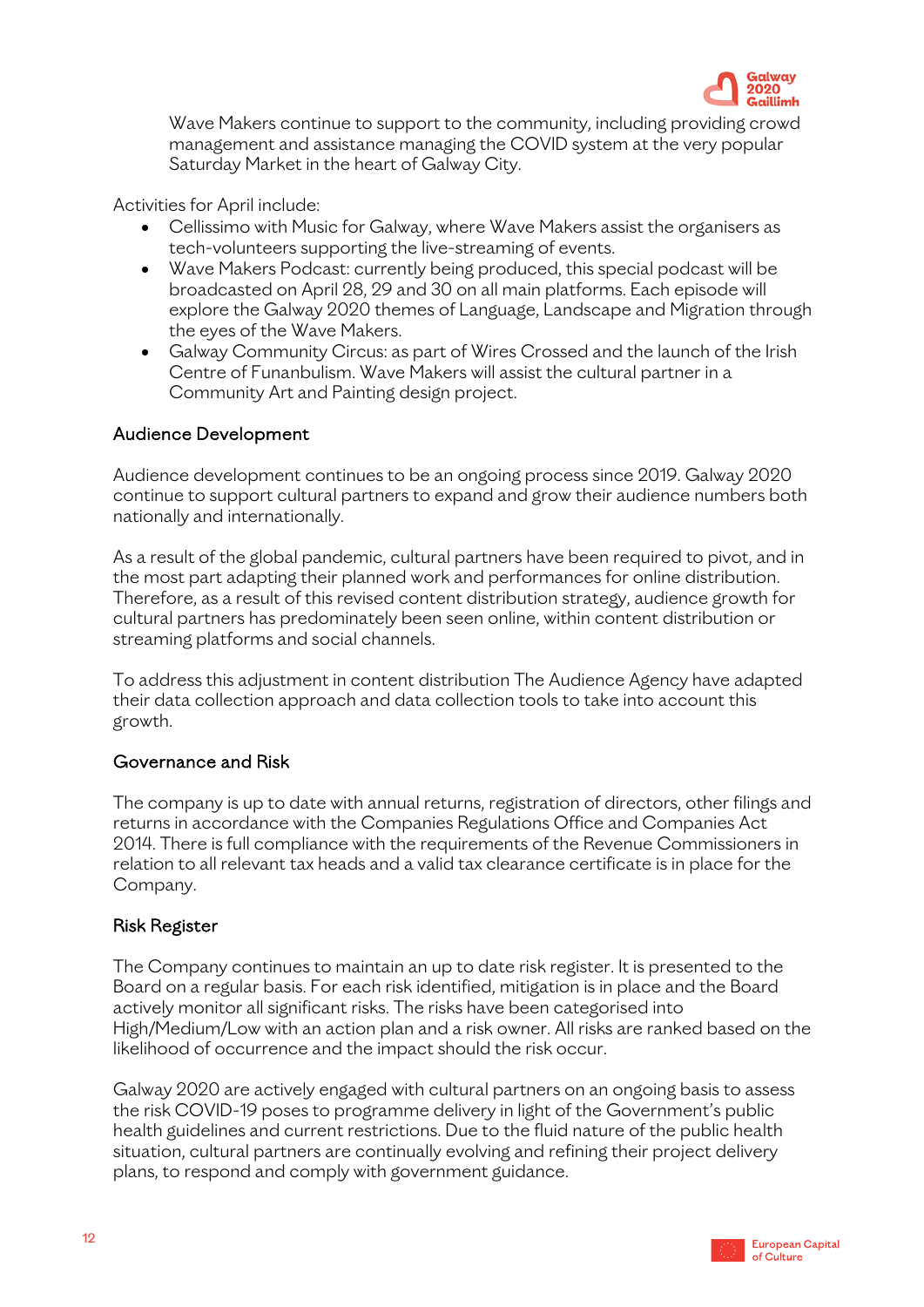

COVID-19 continues to be the organisations number one strategic risk, impacting on every aspect of the organisation's operation. Therefore, a new risk-based reporting system has been introduced with cultural partners, whereby individual cultural partners are asked to report their progress and project status, including identified risks on a monthly basis. These Project Status Reports forms the basis of the organisations biweekly Progress Status Meetings with the Department.

The organisation continues to be in regular communication with the Department throughout this crisis and will continue to be guided by the Governments public health advice and corresponding regulations.

#### Board and Audit Committee Meetings

The Board met on the following dates in the quarter:

- 1. January 29, 2021
- 2. March 12, 2021

The purpose of the Audit Committee is to monitor the integrity of the financial statements of the Company, reviewing significant financial reporting issues and judgements before submission to the Board. They assess the effectiveness of the Company's financial reporting procedures and review the adequacy and effectiveness of the Company's internal controls and risk management systems. The Audit Committee are obliged to meet at least three times per year. Outside of the formal meetings, the Audit Committee Chairperson maintains a dialogue with key individuals involved in the Company's governance.

The Audit Committee met on the following date in the quarter:

1. March 29, 2021.

#### Asset Dissolution

As of March 31, 2021, the company has vacated 16 Merchant's Road, this coincides with the expiry of its commercial lease. As of this date the company had changed its Registered Address to the Wave Maker Hub at 15 The Cornstore, Middle St, Galway, H91 RX51.

As part of this dissolution process the company has begun winding down the company's asset register, disposing of assets which no longer have a use within the organisations as it closes out the remainder of the cultural programme and winds down operations between April and June 2021.

The assets identified for disposal include furniture, fixtures and fittings, ICT and technology equipment. Which were disposed of as follows, any recoverable furniture, fixtures or fittings were relocated to temporary storage at Galway Airport under the care of Galway County Council and will be distributed within the community, available ICT equipment was distributed evenly between both local authorities and absorbed within existing operations. Specialist ticketing equipment was sold into the local cultural sector to be made available across the sector in posterity, and unrecoverable or assets beyond repair were written off or recycled.

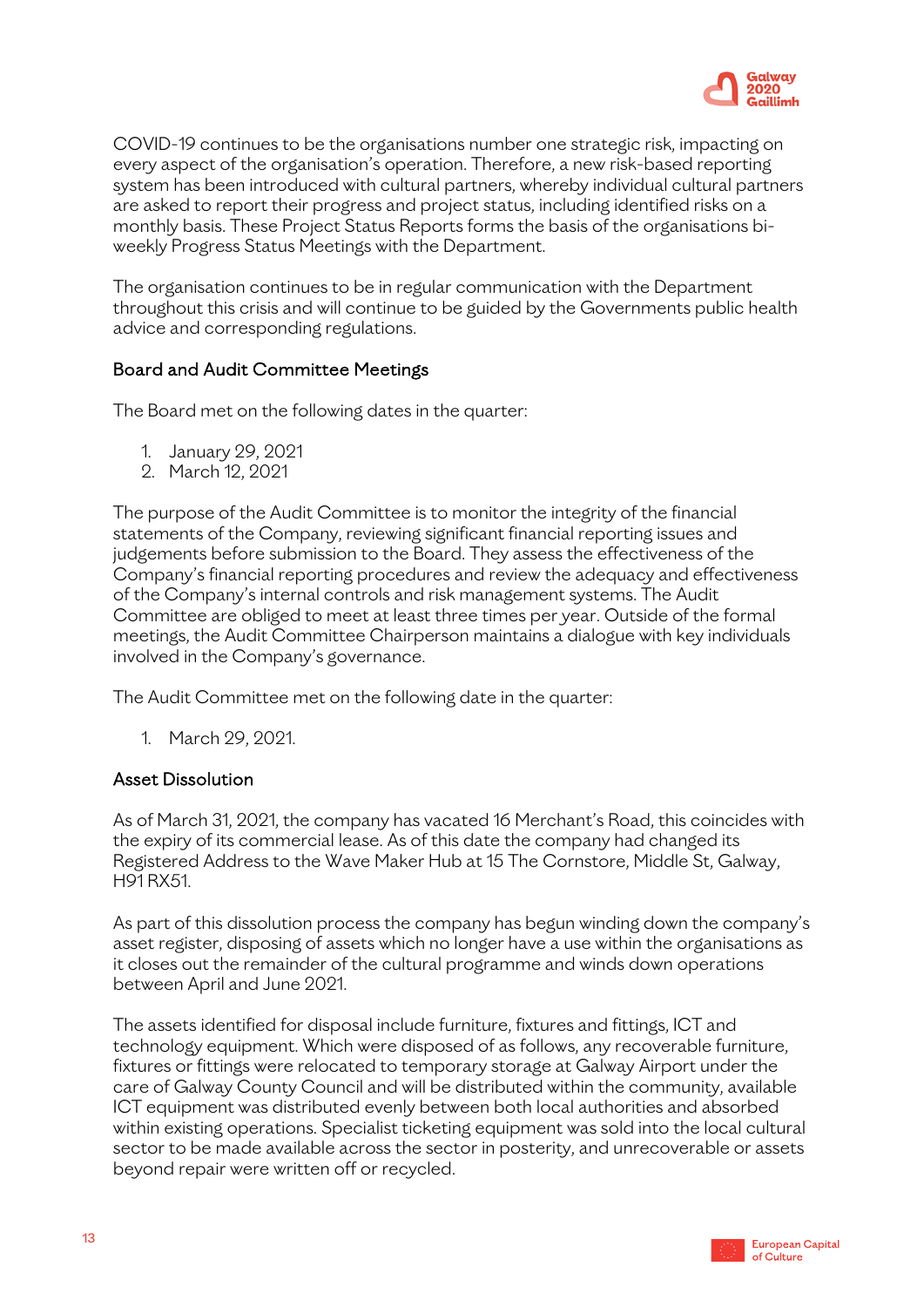

A summary breakdown of the Net Book Value of assets disposed of on March 31, is as follows.

# Breakdown of Asset Disposal - Mar 31, 2021 Total NBV of disposed assets 34,383.06 TRANSFERRED - STORAGE GALWAY AIRPORT 8,645.76 WRITTEN OFF - FIXED ASSET 3,926.07 TRANSFERRED - GALWAY CITY COUNCIL  $7.842.04$  WRITTEN OFF - SERVICES 2,549.28 TRANSFERRED - GALWAY COUNTY COUNCIL 7,875.08 SCRAPPED - BEYOND REPAIR 1,711.07 SOLD – CULTURAL SECTOR 1,833.77 26,196.64 8,186.42

#### Knowledge Transfer and Archive

As of March 31, 2021, the company has vacated 16 Merchant's Road, as which point the company transferred 52 x boxes of physical archive material to Galway City Council, this transfer of knowledge and archived material will be stored for safe keeping in their Sandy Road Archive in posterity.

The assets identified for archive at this point include cultural, business & financial records and commissioned artwork and photography dating back to the Bid Phase. Other assets which will be added to this archive pre-July will be digital assets (Photographs, Videos, etc.) and financial records from 2020 and 2021.

#### Partnership Programme

The number of corporate partners and sponsors remains unchanged at 100 businesses, with cash and in-kind commitments to the value of €2,278,112. Since December 31, 2020 the organisation has realised a further €6,150 in cash and €2484.60 of in-kind from the outstanding balance of commitments.

|             | Cash<br>ſ€ì | In-Kind<br>IÐ. | Total<br>Έ |
|-------------|-------------|----------------|------------|
| Committed   | 968,511     | 1,309,601      | 2,278,112  |
| Realised    | 401,141     | 520,958        | 922,099    |
| Outstanding | 566,618     | 788,642        | 1,355,260  |

In light of the ongoing health and economic crisis, and the available resources within the organisation since the restructure in June 2020, additional fundraising is very unlikely.

The organisation is looking at how these agreements maybe extended in order to provide greater value and exposure to corporate partners and sponsors as well as the cultural partners beyond April 30, 2021.

Throughout the pandemic Galway 2020 has continued to communicate with our corporate partners and sponsors and have continued to receive overwhelming support.

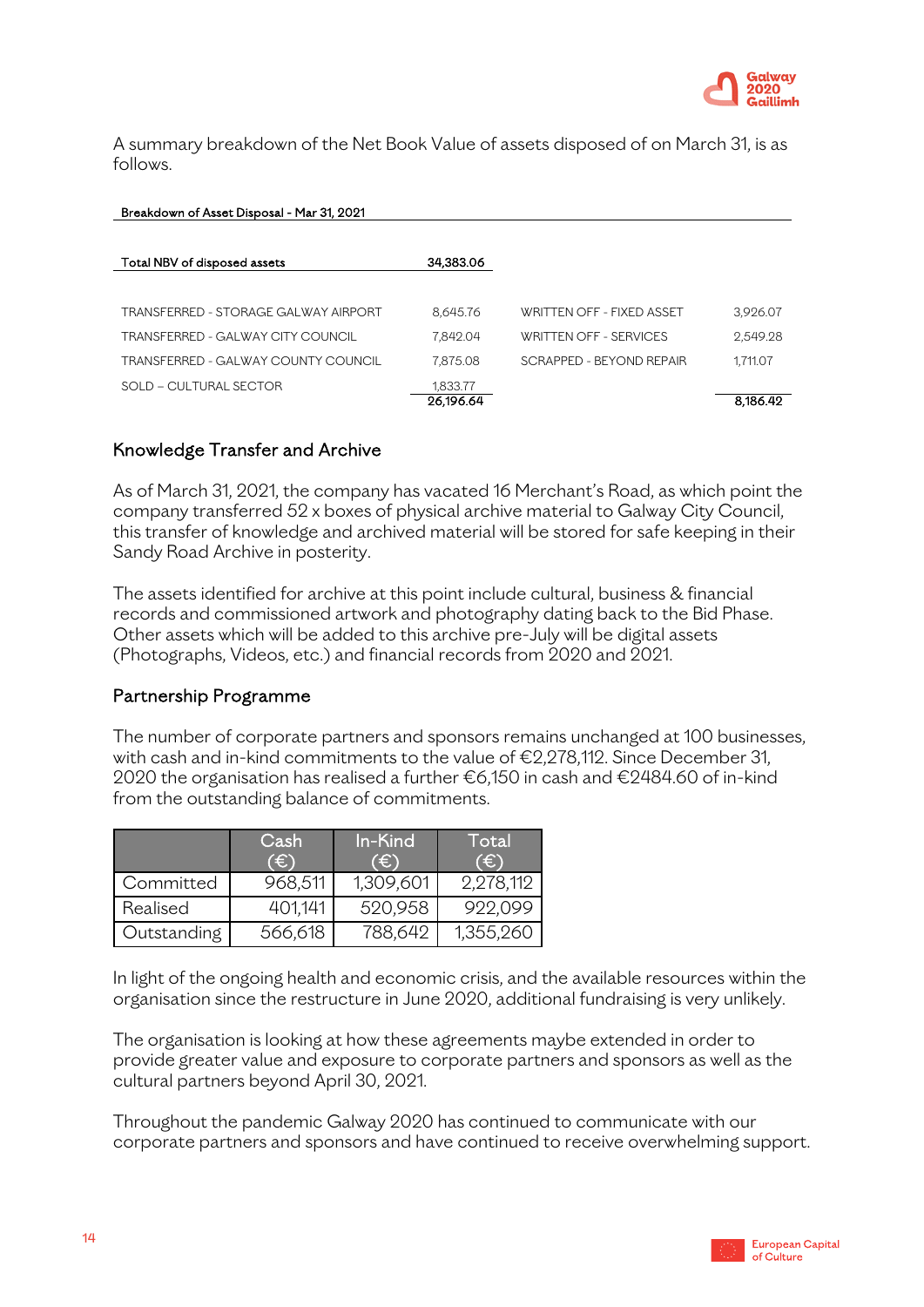

# Monitoring and Evaluation Programme

The Audience Agency (TAA) continue to work with Galway 2020 and our cultural partners providing workshops and training in order to build capacity and develop a competency locally which will support these cultural organisations post the European Capital of Culture to understand and expand their audience base and secure funding through the provision of quantifiable data.

The collection of data process is currently underway and TAA are in regular contact with cultural partners to collect and analyse audience data from performances. They are also currently conducting a number of surveys across the sector and with key constituents and stakeholder groups, including Wave Makers, audiences and general public, the data from these surveys will form part of the evaluation.

Also, Galway 2020 are conducting End of Project Evaluation Reports with each cultural partner upon final delivery of each cultural project, these reports are being shared with TAA and the Department and will form part of the strategic planning process for legacy from the European Capital of Culture.

TAA continue to recruit candidate for the longitudinal panel. This panel will aim to form a representative sample of the population of Galway residents through to the end of the Monitoring & Evaluation Programme.

As part of the final evaluation in April, May and June, and in partnership with both local authorities TAA have undertaken to conduct a General Population Survey in an attempt to capture the sentiment of non-engagers with the European Capital of Culture project, the outcomes of this will be useful during the strategic planning process for legacy.

TAA have delivered the initial DRAFT of their interim reporting on Galway 2020, this will be distributed to stakeholder for consultation and comment. The final monitoring and evaluation report on Galway 2020 is due to be delivered to the European Commission by November 2021.

#### Legacy Programme

Legacy is an important aspect of everything that we do for the European Capital of Culture project and remains as an agenda item for the Board of Galway 2020. Due to the significant impact of COVID 19 locally and nationally, the development of a legacy programme will require close alignment with emerging policies and revised priorities. We will continue to work closely with our local authorities, local stakeholders, national institutions and the DCHG on the development of a legacy programme.

The Board has met several times in quarter one to specifically discuss plans for legacy and are in the final stages of formulating a comprehensive and collaborative framework for legacy delivery.

#### Internal Controls

There are internal and financial control systems in place which have been reviewed and tested as part of the Independent Accountant's Quarterly Review which accompanies this report.

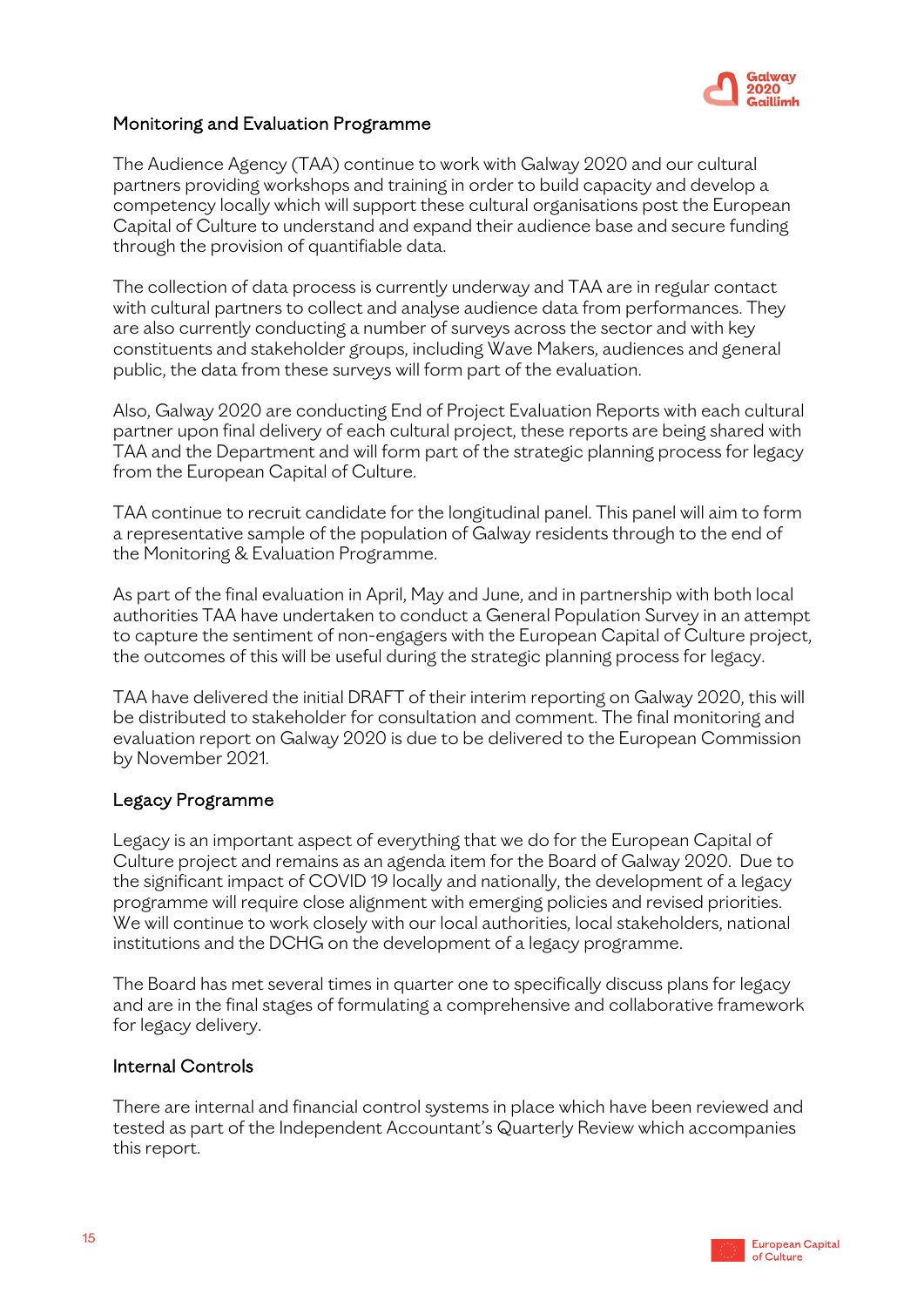

# Projected Cash Flows

The projected spend of funding received from the Department under the PDA Agreement is set out below.

| <b>Project Cash Flow</b>          |                |
|-----------------------------------|----------------|
| Income                            | Apr - Jun 2021 |
| Cash Balance - G2020 (31.03.2021) | 1,722,173      |
| Cash Balance - GCC (31.03.2021)   | 626,772        |
| <b>DCHG Funding - Legacy</b>      | 1,000,000      |
| Other Income                      | 19,775         |
|                                   | 3,368,720      |
|                                   |                |
| Expenditure                       |                |
| Programme Spend - Apr - Jun       | 1,304,502      |
| Programme Spend - Post June       | 561,767        |
| <b>Trade Creditors</b>            | 14,949         |
| Overheads & Operation             | 413,693        |
| Monitoring & Evaluations          | 55,150         |
|                                   | 2,350,061      |
|                                   |                |
| Surplus / (Deficit)               | 1,018,659      |

# **Staffing**

The Galway 2020 team as of March 31, 2021 comprises of a headcount of 10, a reduction of 1 from December 31, 2020. The team outlined below consists of full and part-time positions, equating to the equivalent of 6.7 full time employees.

The decline in headcount from December 2020 is the result of natural attrition.

| Department           | Headcount |
|----------------------|-----------|
| Operations & Finance |           |
| Cultural Programming |           |
| Communications       |           |
| CFO                  |           |
| Volunteering         |           |
| ∩tal                 |           |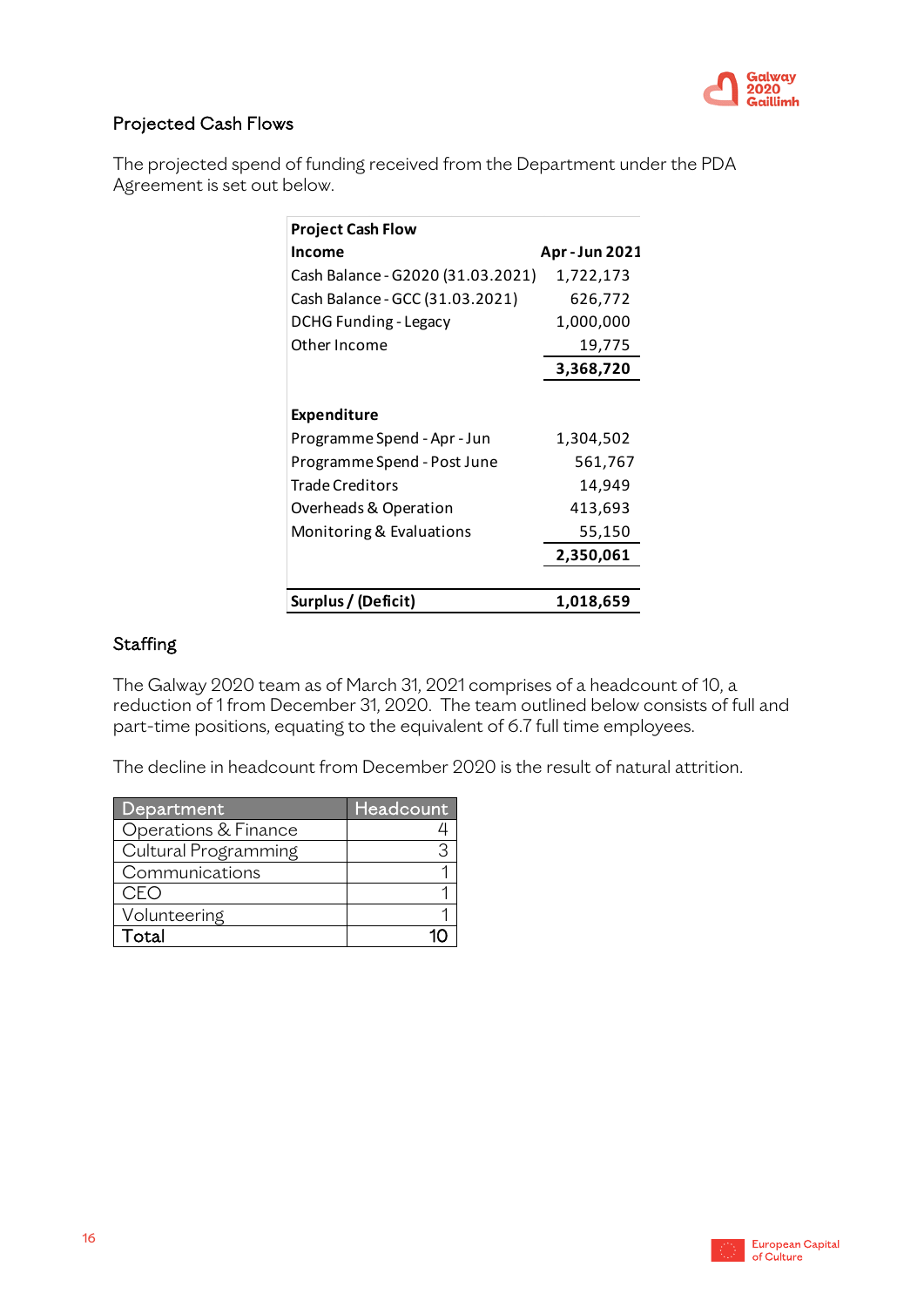

# Finance and Audit

# Financial Statements

| <b>Galway Cultural Development &amp; Activity</b> | Y.T.D.       |
|---------------------------------------------------|--------------|
| <b>Income &amp; Expenditure Account</b>           | 31/03/2021   |
|                                                   | <b>Total</b> |
| Income                                            |              |
| <b>Programme Income: Deferred Income</b>          | 550,056      |
| <b>Capital Grants Amortisation</b>                | 7,013        |
| <b>Local Authority Funding</b>                    | 36,305       |
| <b>Other Income</b>                               | 34,372       |
|                                                   |              |
| <b>Total Income</b>                               | 627,746      |
| Expenditure                                       |              |
| <b>Staff Costs</b>                                |              |
| Salaries                                          | 146,413      |
| <b>Staff Expenses</b>                             | 227          |
| Travel & Subscriptions                            | 3,096        |
|                                                   |              |
| <b>Office Costs</b>                               |              |
| Depreciation                                      | 6,978        |
| <b>Dissolution Costs</b>                          | 685          |
| Profit / Loss on Asset Disposals                  | 498          |
| <b>IT Costs</b>                                   | 8,859        |
| Office Expenses                                   | 5,626        |
| Rent & Rates                                      | 34,559       |
| <b>Marketing &amp; Communications</b>             | 25,680       |
| <b>Finance Costs</b>                              | 392          |
| <b>Professional Fees</b>                          | 7,352        |
| <b>Programme Related Direct Costs</b>             |              |
| <b>Artists Fees</b>                               | 331,819      |
| <b>Technical Production</b>                       | 16,646       |
| <b>Professional Fees</b>                          | 36,045       |
| Stotage                                           | 2,872        |
|                                                   |              |
| <b>Total Expenditure</b>                          | 627,746      |
|                                                   |              |
| Surplus / (Deficit)                               | 0            |